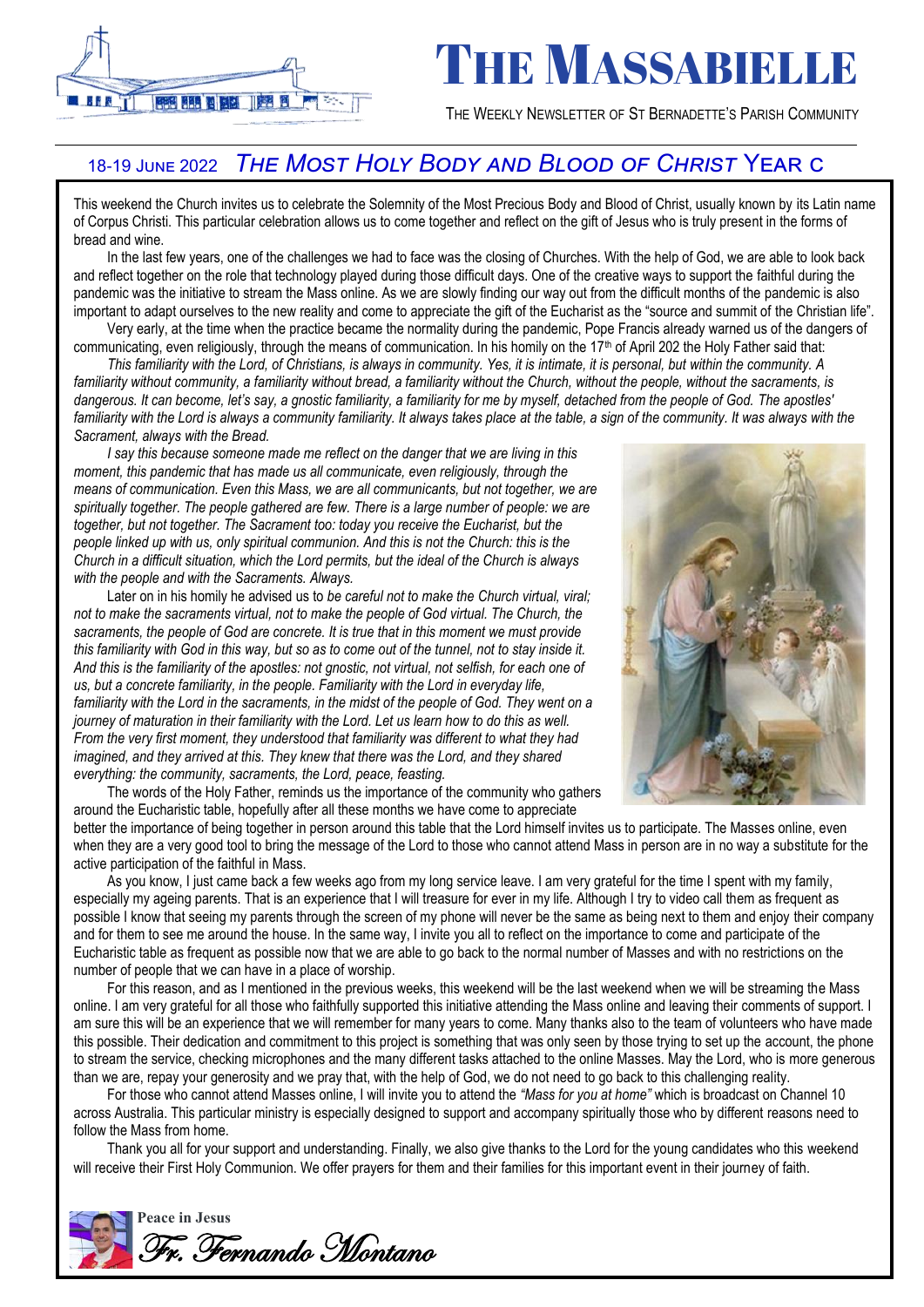# **Today's Readings**

**Entrance Antiphon:** He fed them with the finest wheat and satisfied them with honey from the rock.

#### **First Reading** Gen 14:18-20

Melchizedek king of Salem brought bread and wine; he was a priest of God Most High. He pronounced this blessing: 'Blessed be Abraham by God Most High, creator of heaven and earth, and blessed be God Most High for handing over your enemies to you.' And Abraham gave him a tithe of everything.

**Responsorial Psalm** Ps 109:1-4. R. v.4

**(R.) You are a priest for ever, in the line of Melchizedek.**

#### **Second Reading** 1 Cor 11:23-26

This is what I received from the Lord, and in turn passed on to you: that on the same night that he was betrayed, the Lord Jesus took some bread, and thanked God for it and broke it, and he said, 'This is my body, which is for you; do this as a memorial of me.' In the same way he took the cup after supper, and said, 'This cup is the new covenant in my blood. Whenever you drink it, do this as a memorial of me.' Until the Lord comes, therefore, every time you eat this bread and drink this cup, you are proclaiming to his death.

#### **Gospel Acclamation**

Alleluia, alleluia!

#### **I am the living bread from heaven, says the Lord; whoever eats this bread will live for ever.**

Alleluia!

#### **Gospel** Lk 9:11-17

Jesus made the crowds welcome and talked to them about the kingdom of God; and he cured those who were in need of healing.

It was late afternoon when the Twelve came to him and said, 'Send the people away, and they can go to the villages and farms round about to find lodging and food; for we are in a lonely place here.' He replied, 'Give them something to eat yourselves.' But they said, 'We have no more than five loaves and two fish, unless we are to go ourselves and buy food for all these people.' For there were about five thousand men. But he said to his disciples, 'Get them to sit down in parties of about fifty.' They did so and made them all sit down. Then he took the five loaves and the two fish, raised his eyes to heaven, and said the blessing over them; then he broke them and handed them to his disciples to distribute among the crowd. They all ate as much as they wanted, and when the scraps remaining were collected they filled twelve baskets.

**Communion Antiphon:** Whoever eats my flesh and drinks my blood remains in me and I in him, says the Lord.

| <b>Feast Days This Week</b>                  |  |  |
|----------------------------------------------|--|--|
| Saint Aloysius Gonzaga                       |  |  |
| 22nd June Saints John Fisher and Thomas More |  |  |
| Saint Paulinus of Nola                       |  |  |
| Most Sacred Heart of Jesus                   |  |  |
| The Nativity of Saint John the Baptist       |  |  |
|                                              |  |  |

### **PLEASE PRAY FOR THE SOUL OF**

Recently deceased Graeme Hardy, Bernard Wrightson, Vince Tongue, John Granata, Alice Nolan, Robyne Bietola, Mirtha Hilia, Maya Sahabu and Marthaningsih Sutjiati For the anniversaries of Dean Jarrett, Jane Holtom, and Miguel Fidel

#### **PRAYERS FOR THE SICK**

For Colleen Woodhead, Mysha Said, John Abernethy, Patricia Jack, Cathy Jones, Sylvia Fagan, Eleanor Ross, Richard Curtis, Kym Holden, Victoria Rix, Betty Granata, Ron Parker, Yvonne Hill, June Phelan, Helen Shaw, Grace Boitano.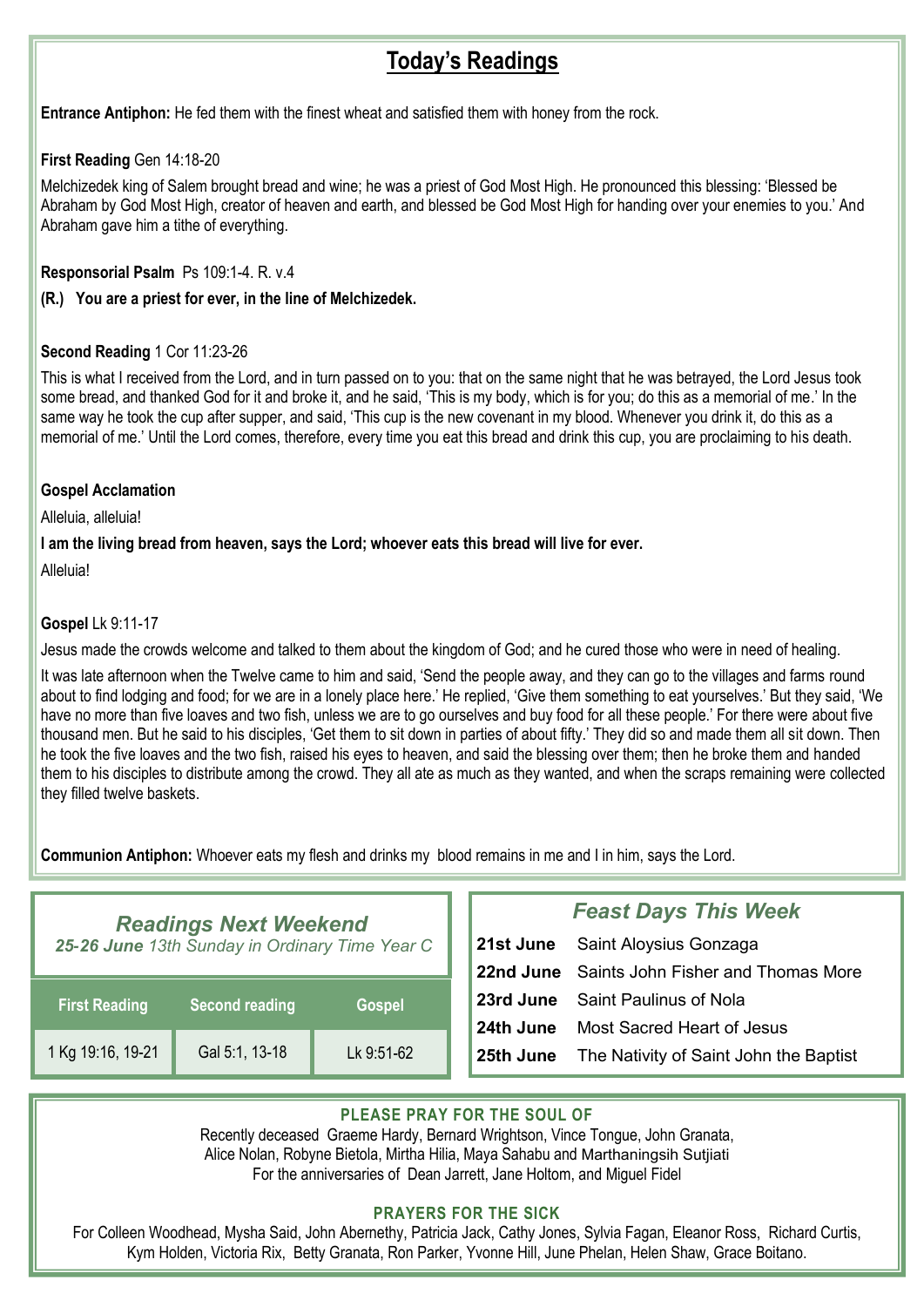## **Support our seminarians to** become beacons of Christ's light



CATHOLIC FOUNDATION Please give generously to the Bishop's Good Shepherd Appeal yourcatholicfoundation.org.au/appeal

#### **FIRST HOLY COMMUNION MASSES 18-19TH JUNE**



Congratulation to the 62 parish children who, this weekend, will receive the Eucharist for the first time. Please pray for them as they continue to grow in their faith and love for God.

#### **CONFIRMATION PREPARATION 2022**

Parish families who would like their child to commence preparation to receive the sacrament of Confirmation are invited to attend our information evening being held on **Tuesday, 21st June at 7.00pm** in the Parish Church. This preparation process is suitable for





### **CATECHISTS URGENTLY NEEDED**

We are looking for people who would be available to teach a half-hour lesson on Wednesday, Thursday or Friday mornings in our public schools. Training and resources provided. For more information contact Christine Jenneke on 0433 183 322



The next two weekends, St Vincent de Paul members will have collection buckets at the doors of the church for cash donations. Winter Appeal envelopes will be available on the pews or in the church foyer for Credit Card donations. Donation envelopes can be placed in the parish collection boxes or the Vinnies donation buckets.

### **LIVE STREAMING**

We will no longer continue to live-stream the Sunday 7:30am mass after this weekend. Thank you to all those who have helped with the live-streaming.





**intoLife (yrs 5-8)** Friday 17th June Inside Out: Joy

Joy gives us a sense of hope, keeps us going through the tough times, and often is borne out of suffering. The church gives us joy, as we remember the suffering Jesus went through for us, and the hope we have in eternal life.

#### **LifeNight (yrs 9-12)**

Sunday 19th June 7:00-9:00pm This term we are running the Alpha Youth series.

Bring a gold coin donation for dinner.



**For more information please contact Laura Burton (youth minister) at ym@stbernadette.org.au**

#### **PARISH LIBRARY**

All books that are returned must be left in the return tub until they have been marked off as returned. Please do not help yourself to these books. Books can be borrowed from the library at the designated masses, and recorded. The library is currently fully stocked. No further book donations are required at this time. Thank you. The library operates on the following schedule.

| <b>1st Sunday</b> | 2nd Sunday   | 3rd Sunday         | 4th Sunday |  |
|-------------------|--------------|--------------------|------------|--|
| 7:30am            | 9am, 10:30am | 6:00 <sub>pm</sub> | 5pm vigil  |  |

### **VOLUNTEER TRAINING**

**Office for Safeguarding** 

New guidelines have been sent by the Diocese of Parramatta. **ALL volunteers over 18**  are now required to undertake formal training provided by the Office of Safeguarding.

We have arranged for a representative from the Safeguarding Office to conduct face-to-face training here in the Parish hall. Saturday 6th August, 10am-3pm (lunch provide) OR Wednesday 10th, 17th and 24th August, 7:00pm-8:30pm.

Zoom meetings are also available if you wish to complete the training online.

For further information and to register for any of the training sessions, please contact the parish office at 9634 2622 or admin@stbernadette.org.au

#### **LECTORS AND EXTRAORDINARY MINISTERS**

Extraordinary Ministers of Communion – there will be a meeting for all Extraordinary Ministers of Communion on Saturday 25<sup>th</sup> June 2.30pm in the Church.





Lectors – there will be a meeting for all Lectors on Saturday 25th June, 3pm in the  $\stackrel{1}{\Rightarrow}$  Church.

For more information contact the parish office on 9634 2622 or pa@stbernadette.org.au